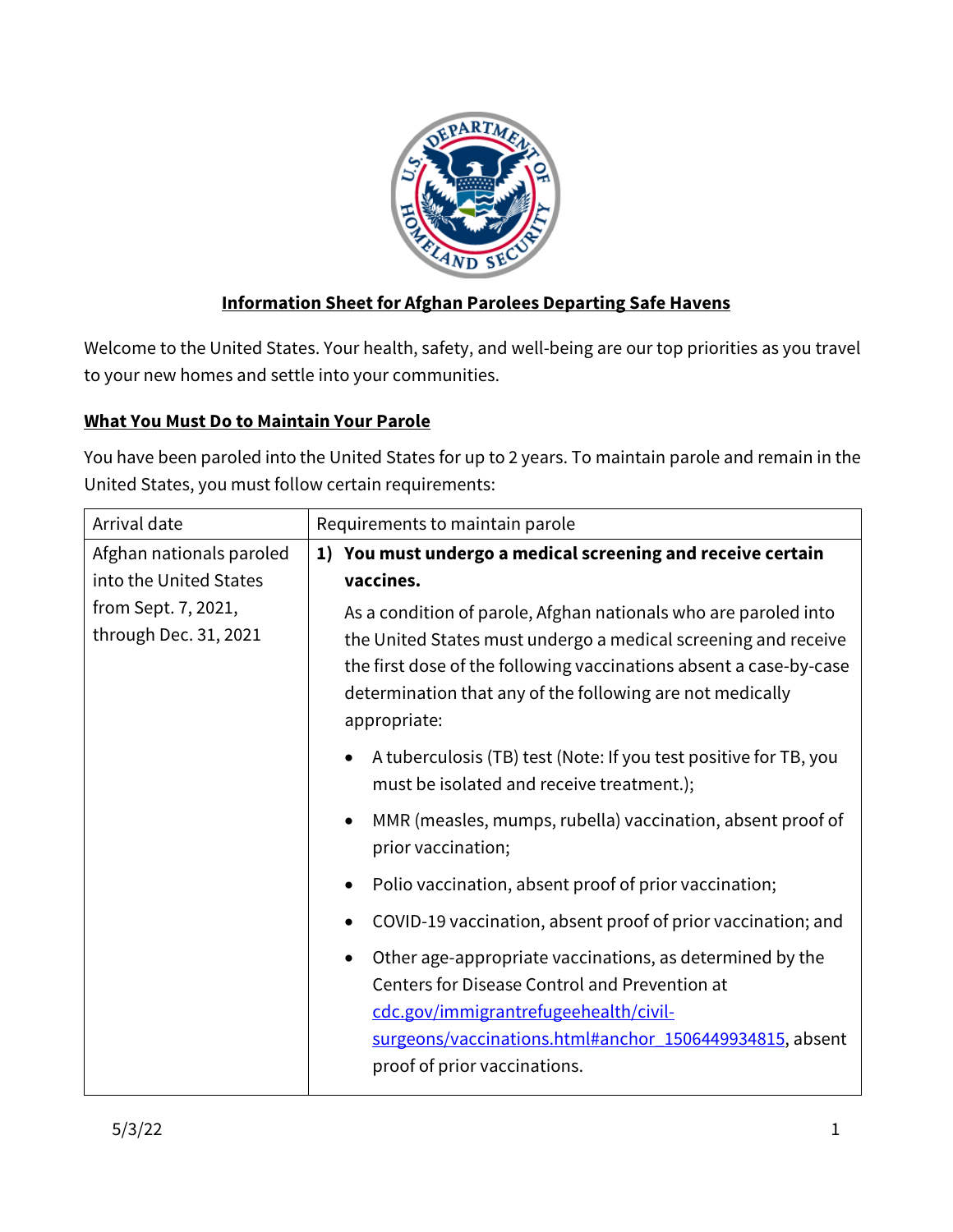|                                                    |    | If you did not receive your medical screening and vaccinations at<br>a federally funded facility, you are responsible for obtaining the<br>medical screening and vaccinations on your own. You must<br>report that you have done so by visiting uscis.gov/vaccination-<br>status and attesting to obtaining your medical screening and<br>vaccinations. |
|----------------------------------------------------|----|---------------------------------------------------------------------------------------------------------------------------------------------------------------------------------------------------------------------------------------------------------------------------------------------------------------------------------------------------------|
|                                                    | 2) | Notify U.S. Citizenship and Immigration Services (USCIS) of                                                                                                                                                                                                                                                                                             |
|                                                    |    | an address change                                                                                                                                                                                                                                                                                                                                       |
|                                                    |    | You must notify USCIS within 10 days of moving any time you<br>have a change of address.                                                                                                                                                                                                                                                                |
|                                                    |    | Notify USCIS of an address change by filing the Form AR-11,<br>Alien's Change of Address Card, online at:<br>https://egov.uscis.gov/coa/displayCOAForm.do                                                                                                                                                                                               |
|                                                    |    | Note: If you have any issues or questions about an address<br>change request, email: nbcafghancoa@uscis.dhs.gov.                                                                                                                                                                                                                                        |
|                                                    |    |                                                                                                                                                                                                                                                                                                                                                         |
| Afghan nationals paroled<br>into the United States | 1) | Notify U.S. Citizenship and Immigration Services (USCIS) of<br>an address change                                                                                                                                                                                                                                                                        |
| from January 1, 2022, to<br>the present            |    | You must notify USCIS within 10 days of moving any time you<br>have a change of address.                                                                                                                                                                                                                                                                |
|                                                    |    | Notify USCIS of an address change by filing the Form AR-11,<br>Alien's Change of Address Card, online at:<br>https://egov.uscis.gov/coa/displayCOAForm.do                                                                                                                                                                                               |
|                                                    |    | Note: If you have any issues or questions about an address<br>change request, email: nbcafghancoa@uscis.dhs.gov.                                                                                                                                                                                                                                        |
|                                                    |    |                                                                                                                                                                                                                                                                                                                                                         |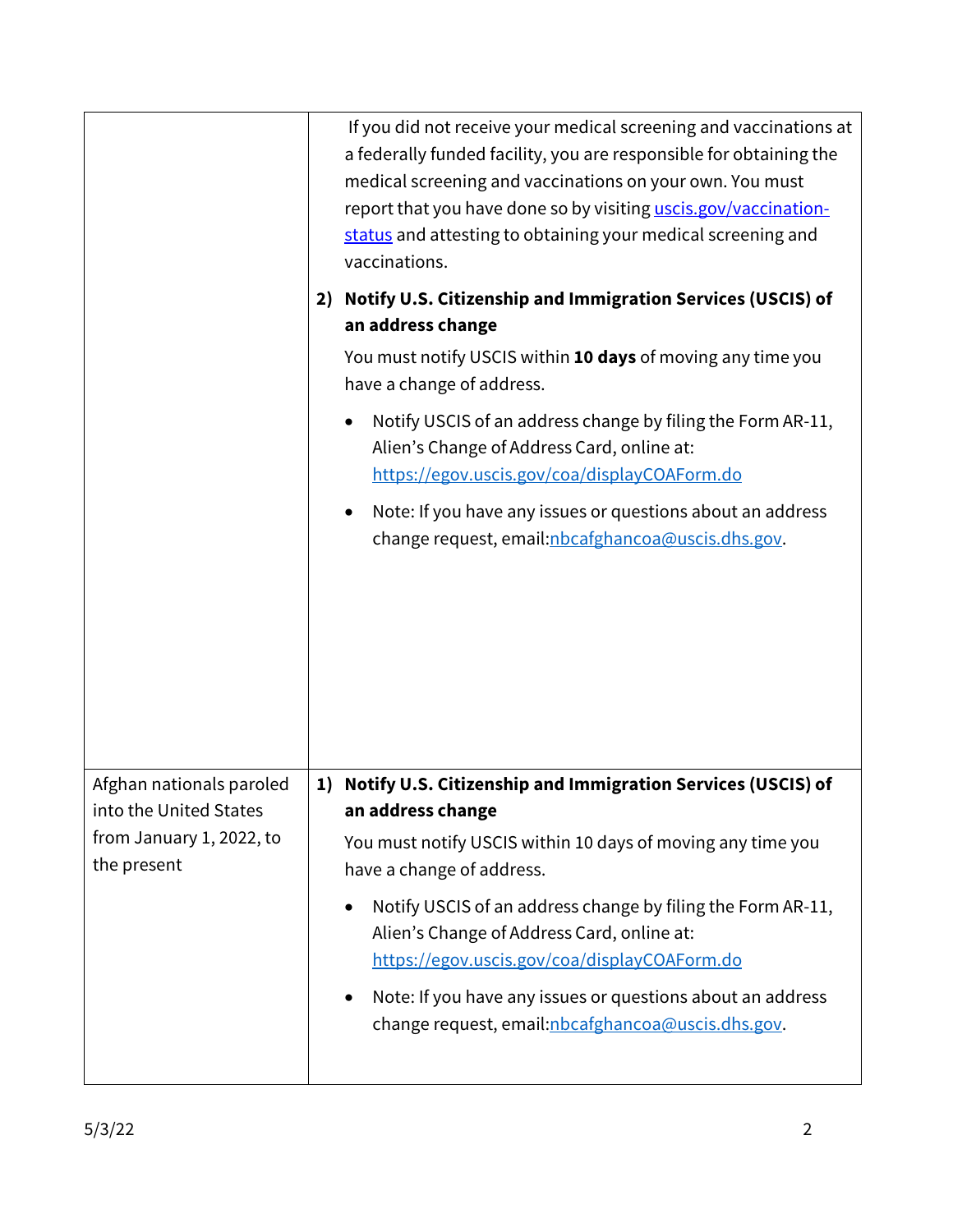# **Termination of parole**

If you fail to comply with these conditions, USCIS may terminate your parole. If we terminate your parole, you may lose your benefits and the opportunity to become a lawful permanent resident (if you were otherwise eligible).

## **How do I contact USCIS?**

You can call the USCIS Contact Center for assistance at 800-375-5283 (TTY 800-767-1833), Monday to Friday, 8 a.m. to 8 p.m. Eastern. When you call, please identify yourself as a citizen/national of Afghanistan so that theappropriate representative can help you.

# **Finding Legal Services**

For information on locating legal services, please visit *uscis.gov/avoid-scams/find-legal-services*.

# **Types of Long-Term Legal Status You May Be Eligible For:**

## *Asylum*

Individuals in the United States may apply for asylum regardless of their country of nationality or current immigration status. If you have been persecuted or have a fear of future persecution because of race, religion, nationality, membership in a particular social group, or political opinion, you may be eligible for asylum. For more information on asylum, visit [uscis.gov/asylum.](http://www.uscis.gov/asylum)

Generally, individuals applying for asylum must do so within 1 year of their arrival in the United States, with limited exceptions. If you have been granted lawful status or parole, and you maintain that status or parole until a reasonable period before filing an asylum application, you may qualify for an "extraordinary circumstance" exception to the 1-year filing deadline under 8 C.F.R. 208.4(a)(5)(iv). We recommend that if you intend to apply for asylum, you do so before your status or parole expires. However, you may still qualify for the extraordinary circumstances exception to the 1-year filing deadline if you file an asylum application after your status or parole ends, so long as you file the asylum application within a reasonable period given those circumstances. For more information, se[e uscis.gov/sites/default/files/document/lesson-](http://www.uscis.gov/sites/default/files/document/lesson-plans/One_Year_Filing_Deadline_Asylum_Lesson_Plan.pdf)

plans/One Year\_Filing\_Deadline\_Asylum\_Lesson\_Plan.pdf. For more information on asylum, see [uscis.gov/humanitarian/refugees-and-asylum/asylum/obtaining-asylum-in-the-united-states.](http://www.uscis.gov/humanitarian/refugees-and-asylum/asylum/obtaining-asylum-in-the-united-states)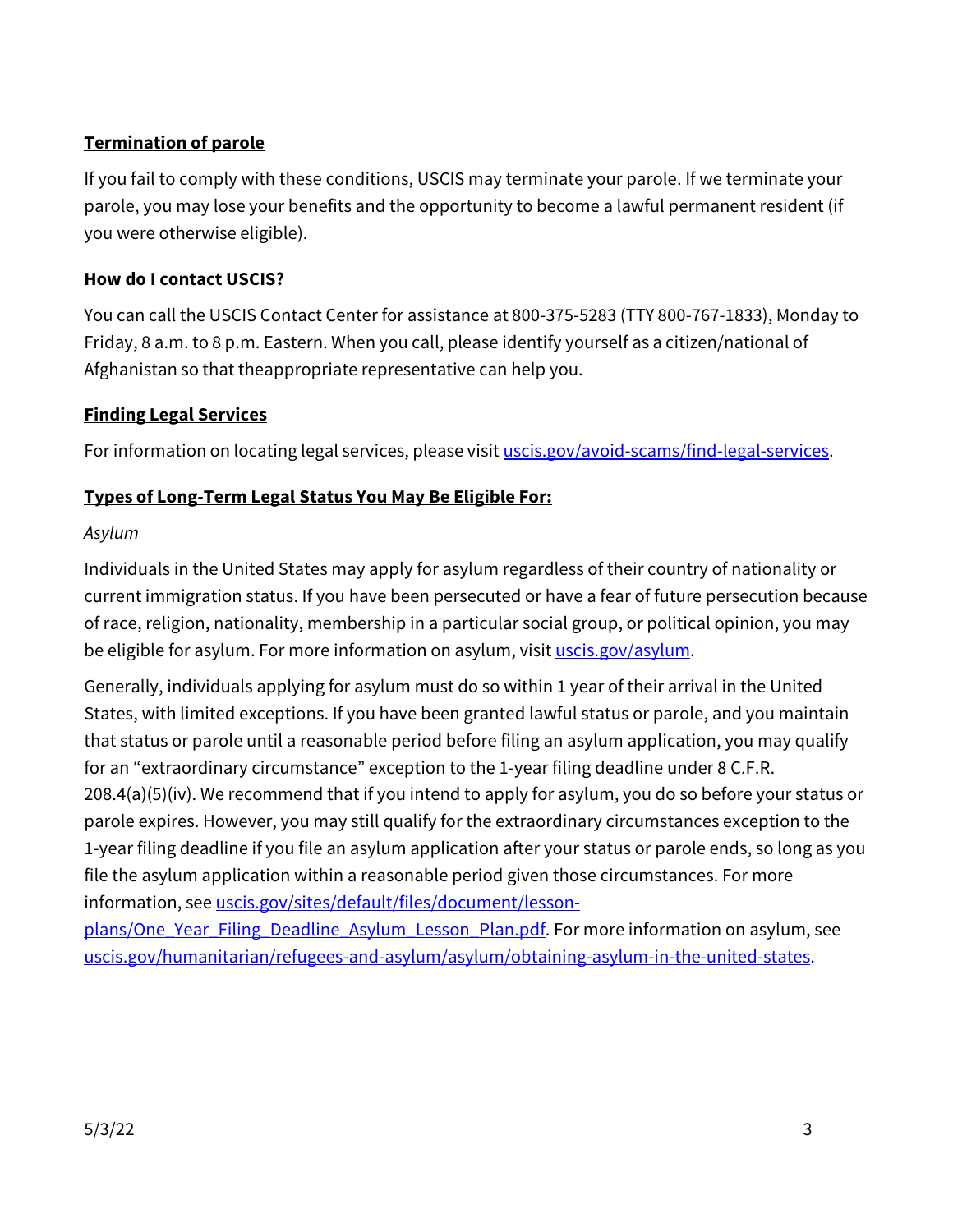If you have already filed an asylum application with USCIS, you can check your case status online at [uscis.gov/casestatus,](http://www.uscis.gov/casestatus) using the receipt number we provided to you after you applied.

Form & Fee Information:

• To apply for asylum, you must file Form I-589. This form is available on the USCIS website at [uscis.gov/i-589,](http://www.uscis.gov/i-589) and there is no fee to file it. Before applying, review and follow the additional instructions under "Operation Allies Welcome – Expeditious Processing for Asylum Applications" under the "Asylum" section at [uscis.gov/humanitarian/information-for-afghan](http://www.uscis.gov/humanitarian/information-for-afghan-nationals)[nationals.](http://www.uscis.gov/humanitarian/information-for-afghan-nationals)

# *Family-Based Immigration Petitions*

If you have immediate family (spouse, parents, children, siblings) who are U.S. citizens, permanent residentsor principal refugees/asylees, they may be eligible to petition for permanent status on your behalf. For more information, see [uscis.gov/green-card/green-card-eligibility-categories.](http://www.uscis.gov/green-card/green-card-eligibility-categories)

To check on pending petitions for family-based immigration (Form I-130 and Form I-730), petitioners or attorneys of record with a Form G-28 on file may call the USCIS Contact Center at 800-375-5283 (TTY 800-767-1833), Monday through Friday, from 8 a.m. to 8 p.m. Eastern. USCIS is expediting family-based petitions for beneficiaries in Afghanistan.

Form & Fee Information:

- Form I-130, Petition for Alien Relative, requires a filing fee and is not eligible for a fee waiver request.
- Form I-730, Refugee/Asylee Relative Petition, does not require a filing fee.
- Form I-485, Application to Register Permanent Residence or Adjust Status, if filed based on a Form I-130,requires a filing fee and is not eligible for a fee waiver request.

#### **Working in the United States**

For parolees, USCIS must approve your Form I-765, Application for Employment Authorization [\(uscis.gov/i-765\)](http://www.uscis.gov/i-765), before you can work legally in the United States. You may have submitted your Form I-765 at a federally funded facility after being paroled into the United States. If so, you do not need to do anything else. Your employment authorization document will be mailed to you at your address on record.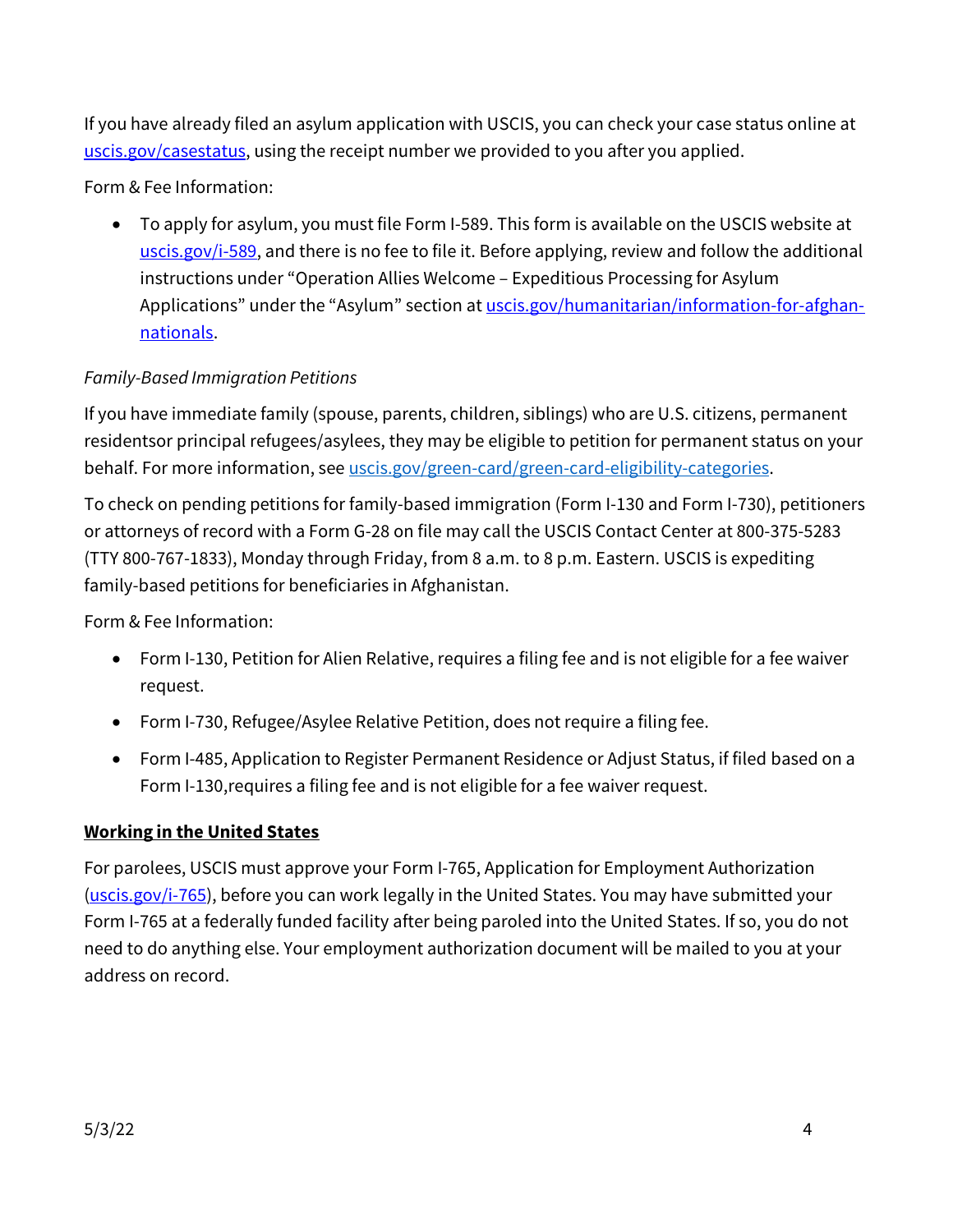# *Form Information*

If you have not yet submitted your Form I-765, please complete the following steps:

- Complete Form I-765. Type or write your eligibility category in Part 2, Item Number 27, on Form I-765. The eligibility category letter and number for parolees is " $(c)(11)$ ."
- File Form I-765 with a copy of your Form I-94, passport, or other travel document showing you were paroled into the United States for urgent humanitarian reasons or reasons of significant public benefitunder INA 212(d)(5). For more information on obtaining a copy of your Form I-94, please visit U.S. Customs and Border Protection websites here:
	- <sup>o</sup> https://i94.cbp.dhs.gov/I94/I94-OAW-Dari.pdf
	- <sup>o</sup> https://i94.cbp.dhs.gov/I94/I94-OAW-Pashtu.pdf
- Biometric Services Appointment. USCIS may require that you appear for an interview or provide biometrics (fingerprints, photograph, and/or signature) at any time to verify your identity, obtain additional information, and conduct background and security checks, including a check of criminal history records maintained by the Federal Bureau of Investigation (FBI), before deciding on your Form I-765 application. After we receive your application and check that it is complete, we will inform you in writingif you need to attend a biometric services appointment. If you do, the notice will provide you the location of your local or designated USCIS application support center and the date and time of your appointment. If you do not attend your biometric services appointment, USCIS may deny your application.

Once USCIS approves your Form I-765, we will mail your Employment Authorization Document (EAD) to you atyour address on record.

## *Fee Information*

Afghan nationals who were paroled into the United States due to the humanitarian crisis in Afghanistan do nothave to pay the filing fee for the Form I-765.

*Please Note:* Federal law requires every employer who recruits, refers for a fee, or hires an individual foremployment in the United States to complete the Form I-9, Employment Eligibility Verification. If you seek employment, you may be required to present your EAD to the potential employer. Additional information about the Form I-9 and your rights as an employee can be found at [uscis.gov/i-9-central.](https://www.uscis.gov/i-9-central/employee-rights-and-resources/employee-rights)